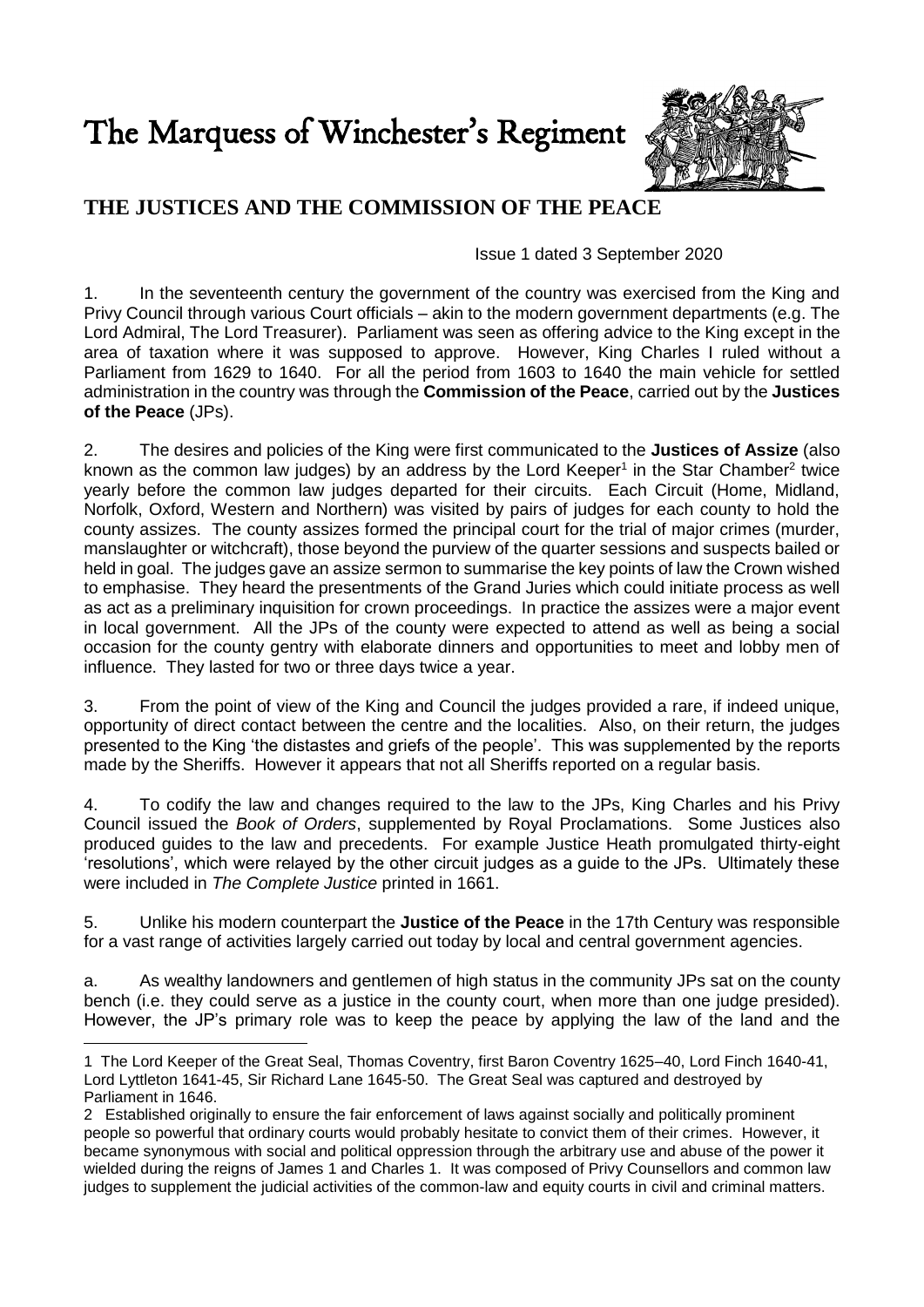monarch's wishes as expressed through the orders of the Privy Council. Many day-to-day matters could be decided at the discretion of a Justice of the Peace sitting on his own ('out of sessions'); for others he would sit with fellow JPs at the courts of Petty Sessions and Quarter Sessions. Further legal duties included the taking of oaths and sureties and the preparation of the cases against felons and commitments for goal or punishment. This legal work, however, was only part of his duties.

b. The JP had to levy local rates to ensure that the bridges and highways were maintained, public alehouses regulated, and young people gainfully employed through approved apprenticeships. Wages and commodity prices had to be regulated and conformity with weights and measures standards overseen. Undesirables - 'rogues and vagabonds' - were to be driven away from the community. Careful distinction was made between the deserving and the undeserving - the poor and people genuinely unable to work such as the elderly, those maimed through injury at their work or as a result of military service had to be provided for; almshouses and prisons had to be constructed and maintained. Bastardy cases had to be resolved and the diligent mustering of the militia encouraged. Specific requirements of the King and Privy Council, such as the collection of Ship Money and the contributions levied for the repair of St Paul's in London during Charles' reign, had also to be followed

c. The Quarter Sessions were held four times each year, nominally in one place for each county, although some counties (e.g. Lincolnshire) used the three ancient divisions of the shire, while others (e.g. Somerset) held each session in a different town because of the size of the county. All the JPs of the county were expected to attend, and, like the county assizes, they were also social occasions. To meet the pressure of legal business during the early seventeenth century, small groups of JPs who lived near each other would also meet in 'Petty Sessions', often monthly or more regularly. Dalton's '*Country Justice*' contained guidance on the practice of the JP and of their sessions. *The Book of Orders* required JPs to report monthly to the Sheriff, who in turn was supposed to forward all reports to the Justices of Assize.

d. Public health was important too, as in a time of sporadic outbreaks of plague, it was necessary to organise a watch by day and night to control those entering the neighbourhood. Regular church attendance was expected and non-attendees, 'recusants' were liable to be fined.

6. To help him bear this massive range of responsibilities and carry them out effectively, the JP was supported by a local network of parish officials including the Church Warden, the Petty Constables and High Constable, the Overseer of the Poor and the Surveyor of the Highways, all of whom could be admonished and fined for neglect of their duties. However by the same token, the JPs were also held accountable by the judges at the Assizes for their behaviour and could themselves be fined!

7. The Constables were the workhorse of local government. They were elected by the JPs and served for a term of one year, although some served more terms. The High Constable covered a Hundred and the Petty Constables covered a Parish. They were responsible for all policing – literally 'keeping the peace' (dealing with drunkards, riots, executing warrants, raising the hue and cry); the enforcement of orders and proclamations concerning alehouses, inmates, recusants and poor relief; military affairs, musters of the militia, the press and the parish armour; and taxation both national and local – purveyance<sup>3</sup>, payments for St Paul's, ship money, military charges, local rates for bridge and highway repair, the poor house and house of correction, relief of maimed soldiers and so on. As local men, they were expected to understand local matters and to fairly allocate the burden of taxes. High Constables would have been substantial freeholders and farmers, whereas the Petty Constables were recruited from the husbandmen and tenant farmers. Most did a fair job, but some were inclined to tip off suspects so that they could flee from justice and to be less than diligent in carrying out the distrait of property for non-payment of rates, fines or ship money. Their job involved a balancing act between the pressure from the Justices and JPs, discussed at monthly meetings of constables, and the feelings

1

<sup>3</sup> The traditional right of the Crown to take provisions for the royal household at below market cost, often commuted to a monetary fee.